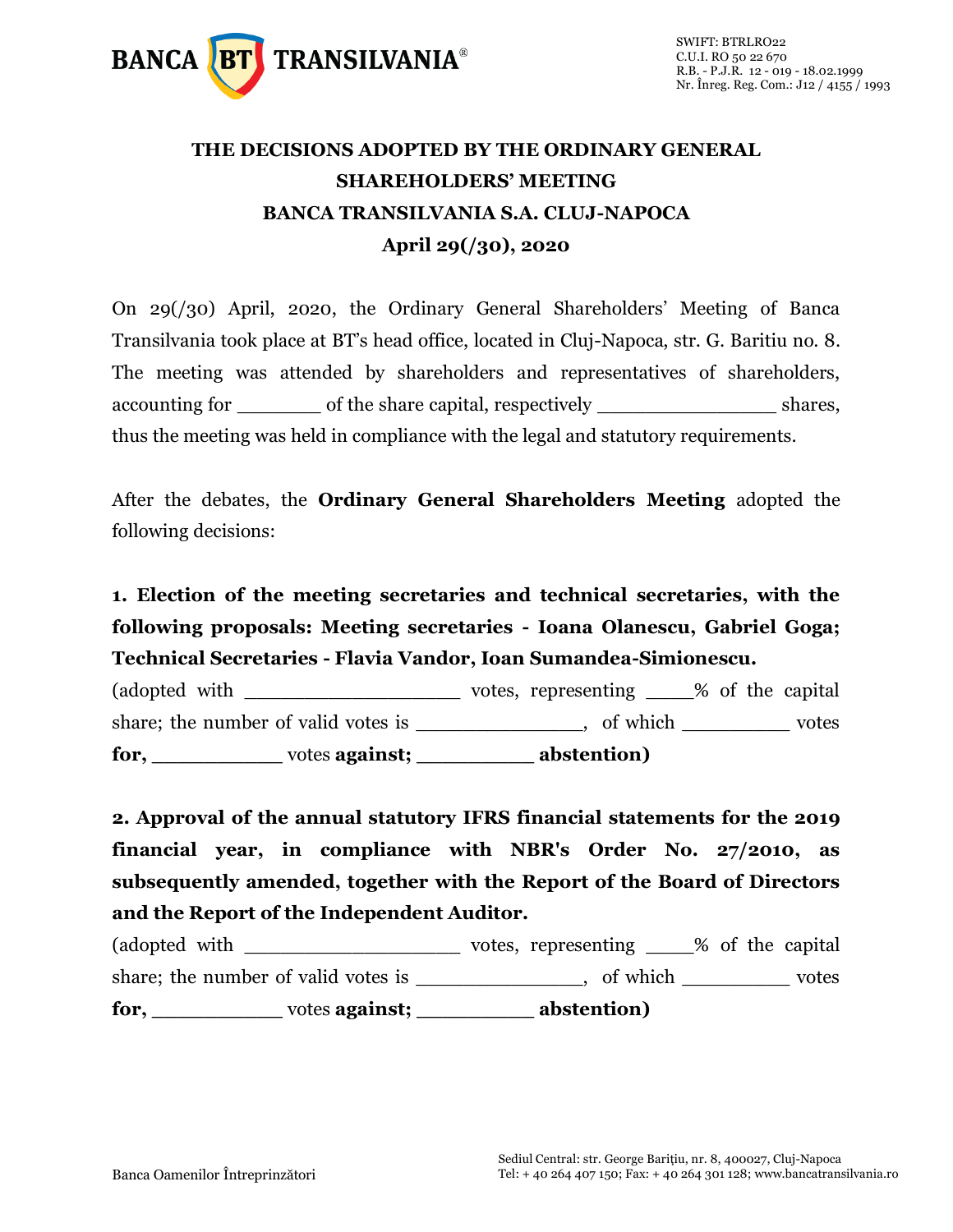

**3. Approval of the net profit distribution in the sum of RON 1,620,511,500 as follows: allocation of the sum of RON 231,366,623 for legal and other reserves, of the sum of RON 1,389,144,877 lei for net profit reserves to be distributed, of which RON 600,000,000 will be paid as dividends. Approval of a gross dividend per share of RON 0.1150286771.**

(adopted with with with  $\sim$  votes, representing  $\sim$  % of the capital share; the number of valid votes is example the number of valid votes is the state of votes of which  $\sim$ **for, \_\_\_\_\_\_\_\_\_\_** votes **against; \_\_\_\_\_\_\_\_\_ abstention)**

#### **4. Discharge of directors for 2019.**

(adopted with \_\_\_\_\_\_\_\_\_\_\_\_\_\_\_\_\_\_\_\_\_\_\_\_\_\_ votes, representing \_\_\_\_\_% of the capital share; the number of valid votes is \_\_\_\_\_\_\_\_\_\_\_\_\_, of which \_\_\_\_\_\_\_\_\_\_ votes **for, \_\_\_\_\_\_\_\_\_\_** votes **against; \_\_\_\_\_\_\_\_\_ abstention)**

### **5. Approval of the revenue and expenditure budget and the investment plan for 2020 (business plan for 2020).**

(adopted with \_\_\_\_\_\_\_\_\_\_\_\_\_\_\_\_\_\_\_\_\_\_\_\_\_ votes, representing \_\_\_\_% of the capital share; the number of valid votes is \_\_\_\_\_\_\_\_\_\_\_\_\_, of which \_\_\_\_\_\_\_\_\_ votes **for, \_\_\_\_\_\_\_\_\_\_** votes **against; \_\_\_\_\_\_\_\_\_ abstention)**

## **6. Maintaining the directors' remuneration, as well as approval of a maximum 0.8% cap of shareholders' equity of additional remunerations (fixed and variable) granted to directors and managers for 2020.**

(adopted with with with  $\sim$  votes, representing  $\sim$  % of the capital share; the number of valid votes is example the number of valid votes is the state of votes of which  $\sim$ **for, \_\_\_\_\_\_\_\_\_\_** votes **against; \_\_\_\_\_\_\_\_\_ abstention)**

**7. The approval of KPMG Audit SRL as the financial auditor for the Bank who will audit the financial situations of the Bank for the 2020-2023 financial exercises, in accordance with the IFRS Standards, as stated in the N.B.R. order no. 27/2010.**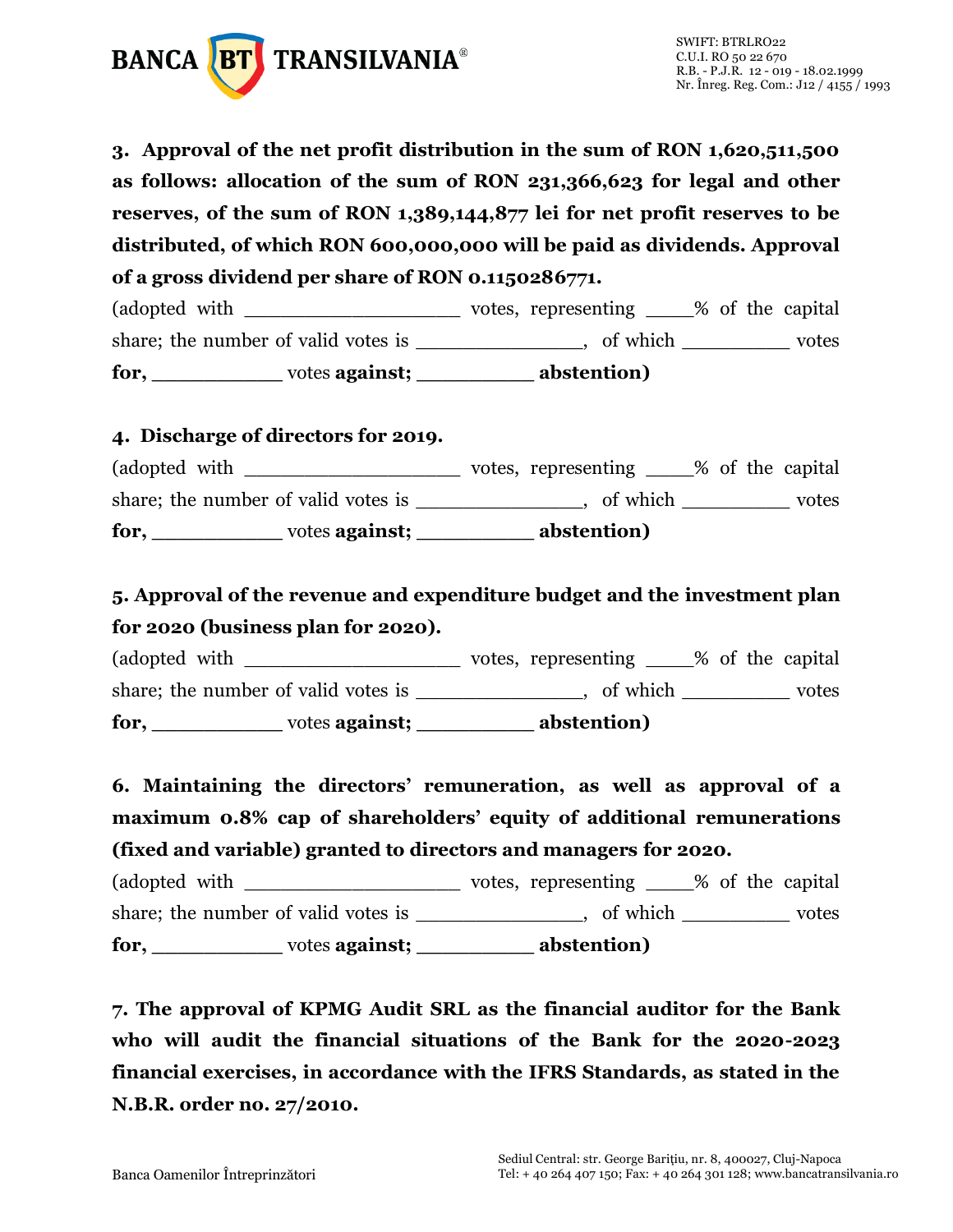

| for,                                | votes against; | abstention)         |          |                  |       |
|-------------------------------------|----------------|---------------------|----------|------------------|-------|
| share; the number of valid votes is |                |                     | of which |                  | votes |
| (adopted with                       |                | votes, representing |          | % of the capital |       |

**8.** *Only one of the options below (a or b) may be approved, depending on the option expressed by the shareholders:*

**a. Approval of the date of October 5th, 2020 as the registration date and of the ex date – October 2nd, 2020, for the identification of the shareholders who will benefit from the results of the Ordinary GMS and to whom the effects of the Ordinary GMS Decisions are applicable, including but not limited to the identification of the shareholders who will benefit from dividends.** 

**b. Approval of the date of June 9th, 2020 as the registration date and of the ex date – June 5th, 2020, for the identification of the shareholders who will benefit from the results of the Ordinary GMS and to whom the effects of the Ordinary GMS Decisions are applicable, including but not limited to the identification of the shareholders who will benefit from dividends.**

(adopted with \_\_\_\_\_\_\_\_\_\_\_\_\_\_\_\_\_\_\_\_\_\_\_ votes, representing \_\_\_\_% of the capital share; the number of valid votes is \_\_\_\_\_\_\_\_\_\_\_, of which \_\_\_\_\_\_\_\_\_\_ votes **for, \_\_\_\_\_\_\_\_\_\_** votes **against; \_\_\_\_\_\_\_\_\_ abstention; approval refers strictly to version \_\_\_ mentioned above)**

**9.** *Only one of the options below (a or b) may be approved, depending on the option expressed by the shareholders:*

**a. Approval of the date of October 16th, 2020 as the payment date for dividend distribution.** 

**b. Approval of the date of June 22th, 2020 as the payment date for dividend distribution.**